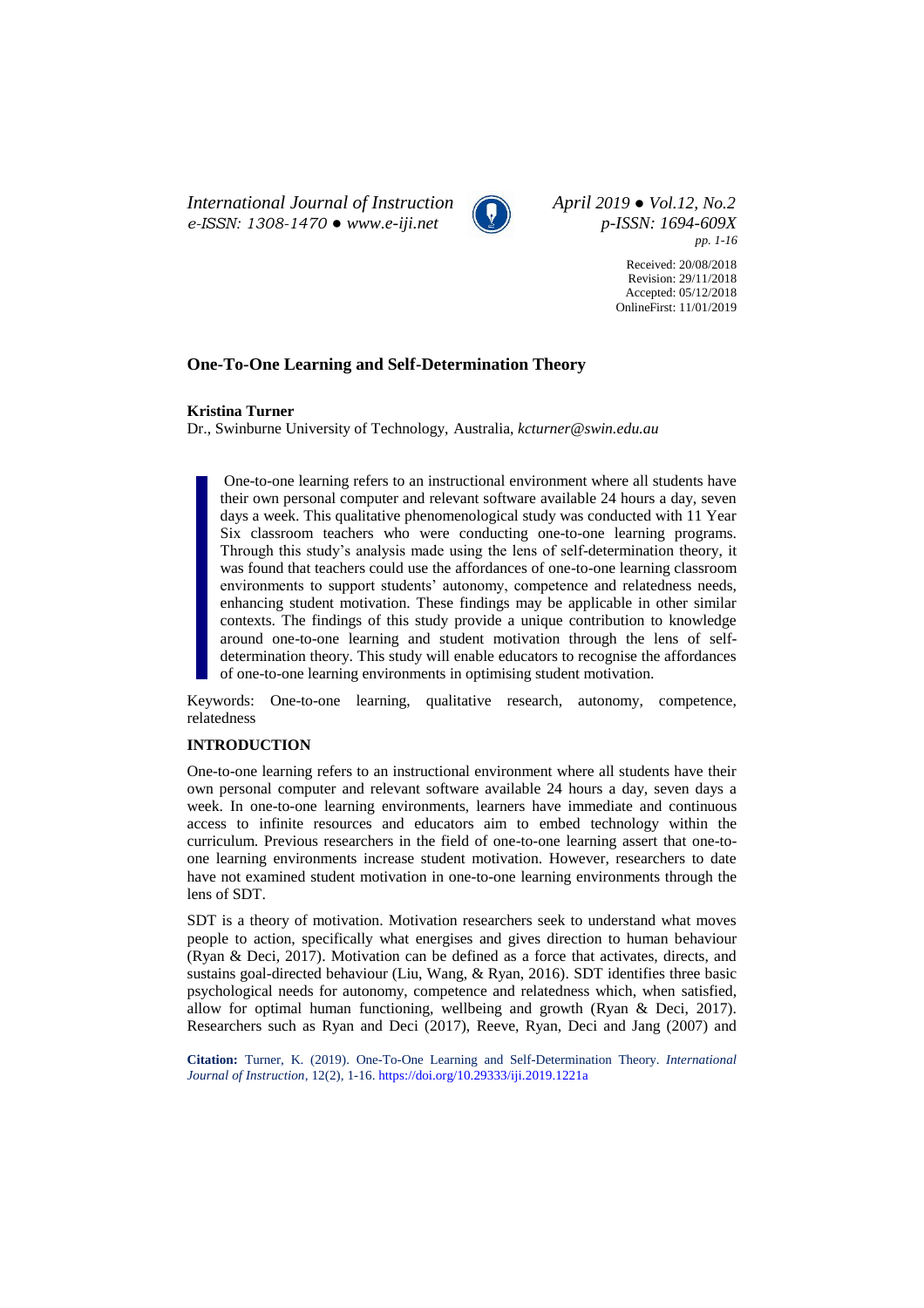Niemiec and Ryan (2009), have used SDT to study the affordances of learning environments which support student motivation through addressing students' needs for autonomy, competence and relatedness.

However, gaps remain for researchers in understanding how to catalyse student motivation in classrooms (Liu et al., 2016). In this paper findings are shared of a study that addressed a gap in current literature making a unique contribution to knowledge around one-to-one learning and student motivation. Teachers in the context studied were able to use the affordances of one-to-one learning classroom environments to support students' motivation by addressing students' needs for autonomy, competence and relatedness. In order for teachers to facilitate uptake of the motivational affordances of one-to-one learning environments, teachers first must be able to recognise these affordances. In addition, teachers must be able to manipulate classrooms to optimise the potential of one-to-one learning environments. It is important to understand the effects of teaching practice on student motivation as teachers' approaches to motivation can support or harm student learning (Ryan & Deci, 2017). The findings of this study have implications for teaching practice in other similar contexts, as well as for future research and educational policy to address optimal student motivation.

In the following sections, an overview is provided of one-to-one learning, SDT, and the participants, settings and data analysis method of this study. Next the findings are presented and discussed that is, in the context of this study, one-to-one learning environments enabled educators to address learners' psychological needs for autonomy, competence and relatedness. These findings may be applicable in other similar contexts. The application of SDT in one-to-one learning environments offers educators strategy to optimise the latent motivational possibilities of one-to-one devices in the classroom. Last, recommendations for further studies are outlined.

### **Context and Review of Literature**

## *One-to-One Learning*

Learning environments where all students have access to technology through a one-toone ratio have become commonplace. The world's first one-to-one learning program was founded at the Australian Methodist Ladies' College Junior School in 1990 (Bebell, 2005; Methodist Ladies College, 2017). Since then, decreasing technology costs, combined with the lighter weight and smaller size of laptops, availability of wireless connectivity and longer battery life have made such initiatives more feasible to implement on a broad scale (Penuel, 2006). One-to-one learning programs now exist in a variety of primary, secondary, public and private school settings in Australia, the United States, Asia and Europe.

The implementation of a one-to-one learning program is a potential catalyst for change in teaching practice and student learning. Keane and Keane (2017) argue that effective use of technology in education can have a significant impact on teaching and learning. Researchers have found that implementation of one-to-one learning results in changes to teaching practice and student learning including increases in self-directed learning and more engagement in learning among students. For example, in their qualitative study of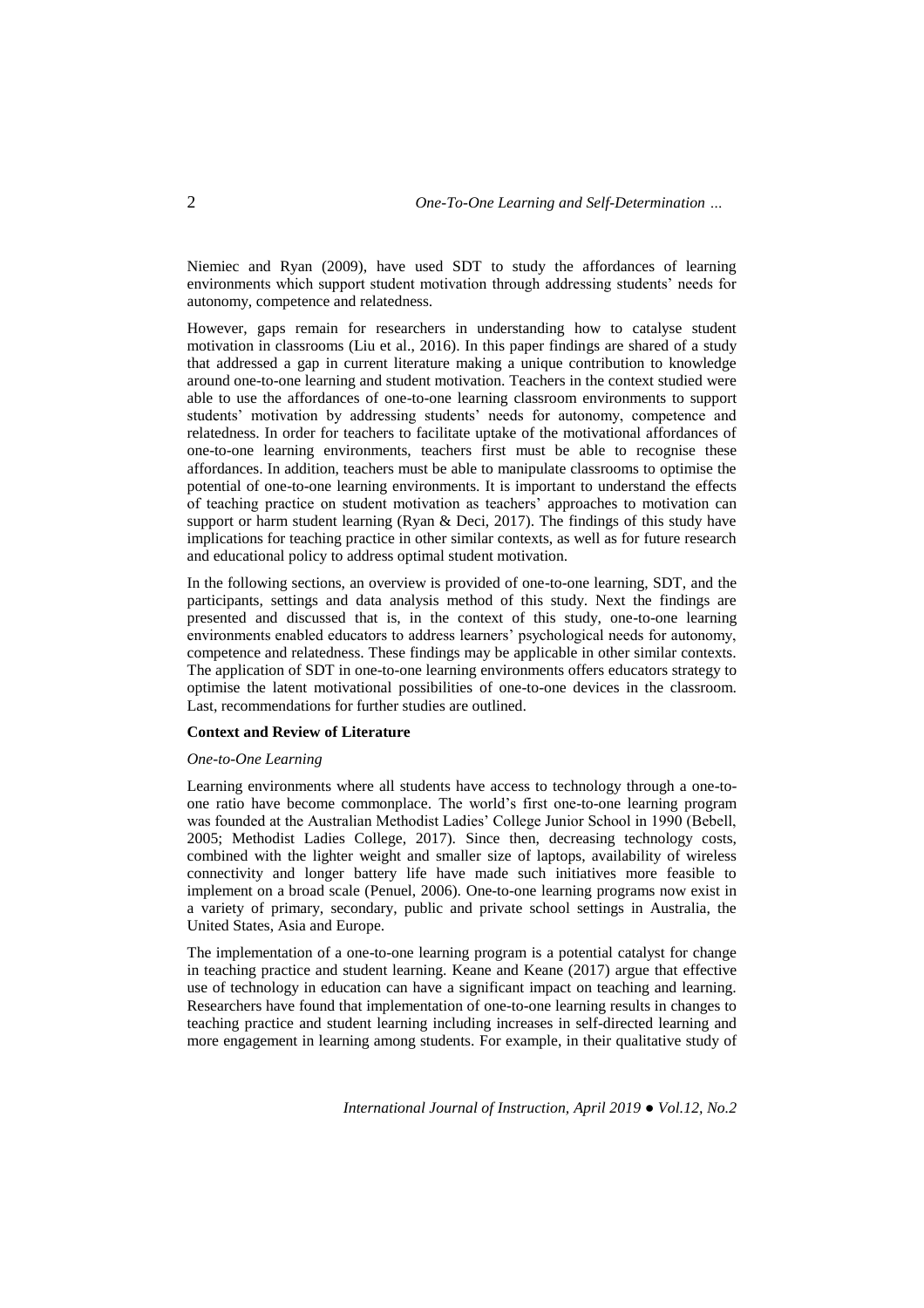18 elementary, middle and high school classrooms, Varier et al. (2017) explored teachers' use and integration of one-to-one learning devices and the perceived impact of one-to-one learning on student motivation and engagement. The authors found that, in a one-to-one environment, students became more self-directed and independent as learners. Likewise, in a mixed method study of the use of one-to-one technology in classrooms in New Zealand, Lindsay (2016) found that one-to-one learning increased student-directed learning and student engagement in learning.

Other researchers have found improvement in student motivation in one-to-one learning environments. For example, Lindsay (2016), Swan, Van 't Hooft, Kratcoski and Schenker (2007), Varier et al. (2017) and Zheng, [Warschauer,](http://journals.sagepub.com.ezproxy.lib.swin.edu.au/author/Warschauer%2C+Mark) [Lin](http://journals.sagepub.com.ezproxy.lib.swin.edu.au/author/Lin%2C+Chin-Hsi) and Chang (2016) have examined student motivation in one-to-one learning environments with findings that students were more motivated learners in one-to-one learning environments. In their mixed methods study of 16 kindergarten to Year Seven one-to-one learning classrooms, Swan et al. (2007) found that teachers reported that one-to-one learning enhanced student motivation. Zheng et al. (2016) found in their research on the synthesis of 65 journal articles and 31 doctoral dissertations published from January 2001 to May 2015 on the effect of one-to-one laptop programs on teaching and learning in Kindergarten – Year 12 schools that students in one-to-one laptop learning environments have higher levels of motivation than students in non-laptop or shared laptop classrooms.

However, the author's review of the relevant literature revealed no previous studies that examined student motivation in one-to-one learning environments through the lens of SDT and its components of autonomy, competence and relatedness. This study was unique in the researcher's use of the lens of SDT to examine how teachers could use the affordances of one-to-one learning environments to address students' psychological needs for autonomy, competence and relatedness.

To optimise the motivational affordances of one-to-one learning environments, educators and policy makers should understand how these environments enhance student autonomy, competence and relatedness. Researchers use SDT as a framework to study the conditions that foster motivation, growth, wellbeing and quality of performance (Ryan & Deci, 2000). Proponents of SDT maintain that, when students' basic psychological needs for autonomy, competence, and relatedness are supported in the classroom, students are more likely to learn and be engaged in their studies (Niemiec & Ryan, 2009). Indeed, proponents of SDT posit that students' natural tendency to learn is perhaps the greatest resource for educators to draw on to enhance learning outcomes (Niemiec & Ryan, 2009).

### *Self Determination Theory*

SDT denotes an empirically based theory of human behaviour and personality development that defines and describes intrinsic and extrinsic motivation and their sources, as well as the respective roles of each type of motivation in individual cognitive and social development (Liu et al., 2016; Ryan & Deci, 2017). Proponents of SDT assume that people are inclined to engage in their environment by nature, assimilating new knowledge and skills and integrating them into a coherent psychological structure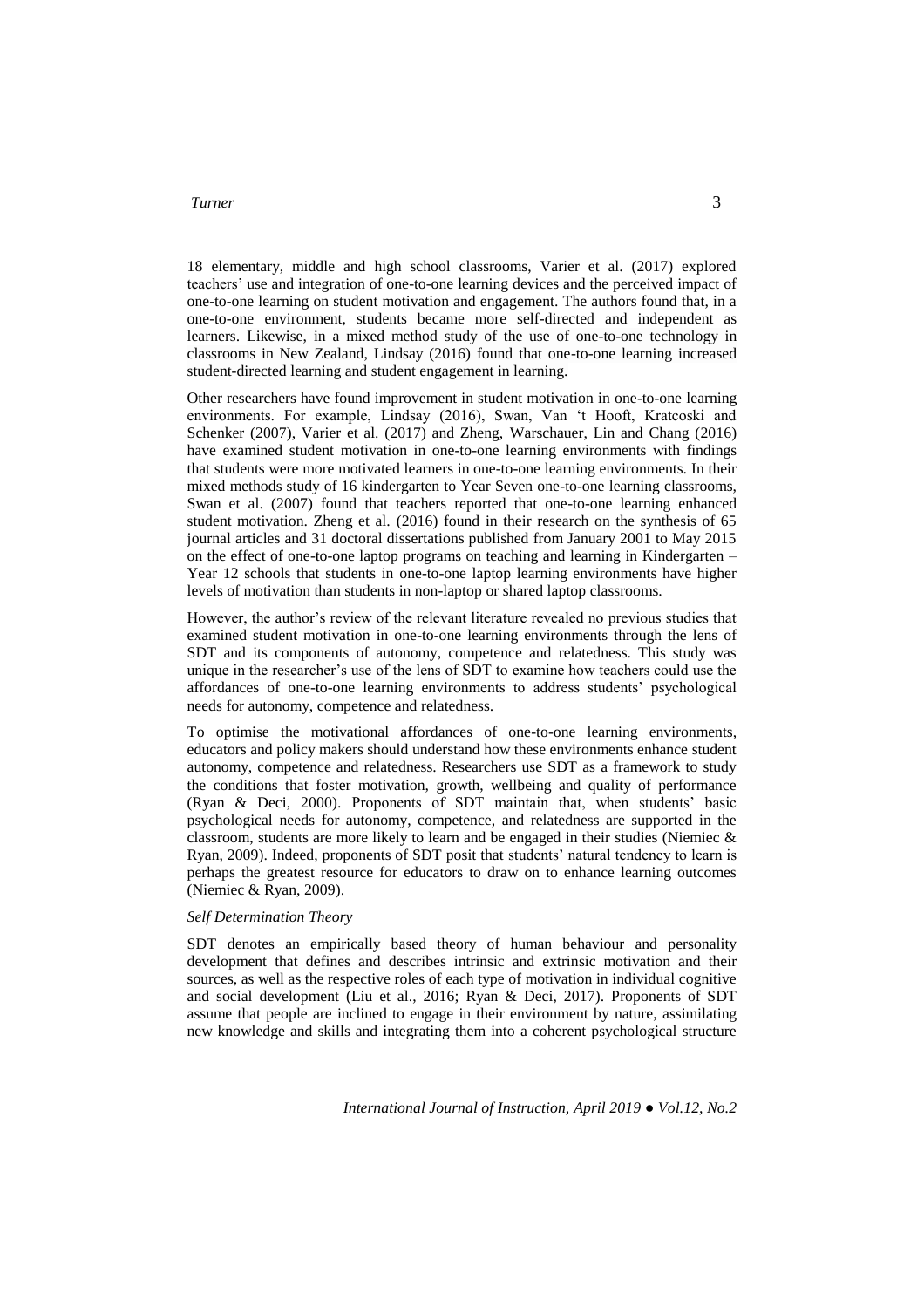(Reeve et al., 2007). SDT includes the ways in which social and cultural factors facilitate or undermine people's sense of volition and initiative (Ryan & Deci, 2017).

Proponents of SDT identify three basic psychological needs for autonomy, competence and relatedness which, when satisfied, allow for optimal human functioning, wellbeing and growth (Ryan & Deci, 2017). Specifying human needs allows researchers to identify social contexts that satisfy fundamental psychological needs, thus enhancing high quality motivation, healthy development and wellbeing and promoting effective functioning and integrated development (Ryan & Deci, 2017). Proponents of SDT argue that conditions to support the individual's experience of autonomy, competence and relatedness foster high quality forms of motivation and engagement, including enhanced performance, persistence and creativity (Ryan & Deci, 2000). Further, proponents of SDT propose that social settings that undermine people's experience of autonomy, competence and relatedness are detrimental to wellness in that setting (Ryan & Deci, 2000). Thus, SDT researchers characterise social environments by the extent to which they support autonomy, competence and relatedness (Ryan & Deci, 2017).

Researchers have used SDT to study education. Research in SDT demonstrates that school environments can facilitate a sense of positive autonomous motivation in students. In their discussion of SDT, Ryan and Deci (2017) state that school environments can support individuals flourishing such that they feel empowered, confident in their learning and problem solving, and feel a sense of belonging to the school and larger community. Further, in their discussion of students' autonomous selfregulation in classrooms, Reeve et al. (2007) assert that, when learning conditions support students' basic psychological needs, intrinsic motivation, wellbeing and highquality learning among students increase.

Researchers have also used SDT to study internet-based learning technologies. For example, Alm (2006) has described how internet-based learning environments in particular Web 2.0 applications can fulfil learners' psychological needs for autonomy, competence and relatedness. Other researchers such as Gonzalez and St. Louis (2008), have found that internet-based tools such as blogs, wikis and social networking platforms can foster learner autonomy, competence and connectedness, promoting students' motivation to learn. In addition, March (2007) described the potential of using WebQuests to motivate students intrinsically by promoting satisfaction of students' psychological needs**.** Ng and Hussain (2009) found YouTube highly effective in supporting student autonomy, competence and relatedness by facilitating peer learning and self-regulation.

Researchers have examined students' autonomous motivation in education or SDT in relation to internet applications. However, the affordances of one-to-one learning exceed the internet applications described in studies to date. Through the present study, affordances were identified for teaching practice and student learning in one-to-one learning environments. Novel affordances identified in this study go beyond the online applications identified in previous studies, highlighting opportunities for student autonomy, competence and relatedness that may result in enhanced student motivation.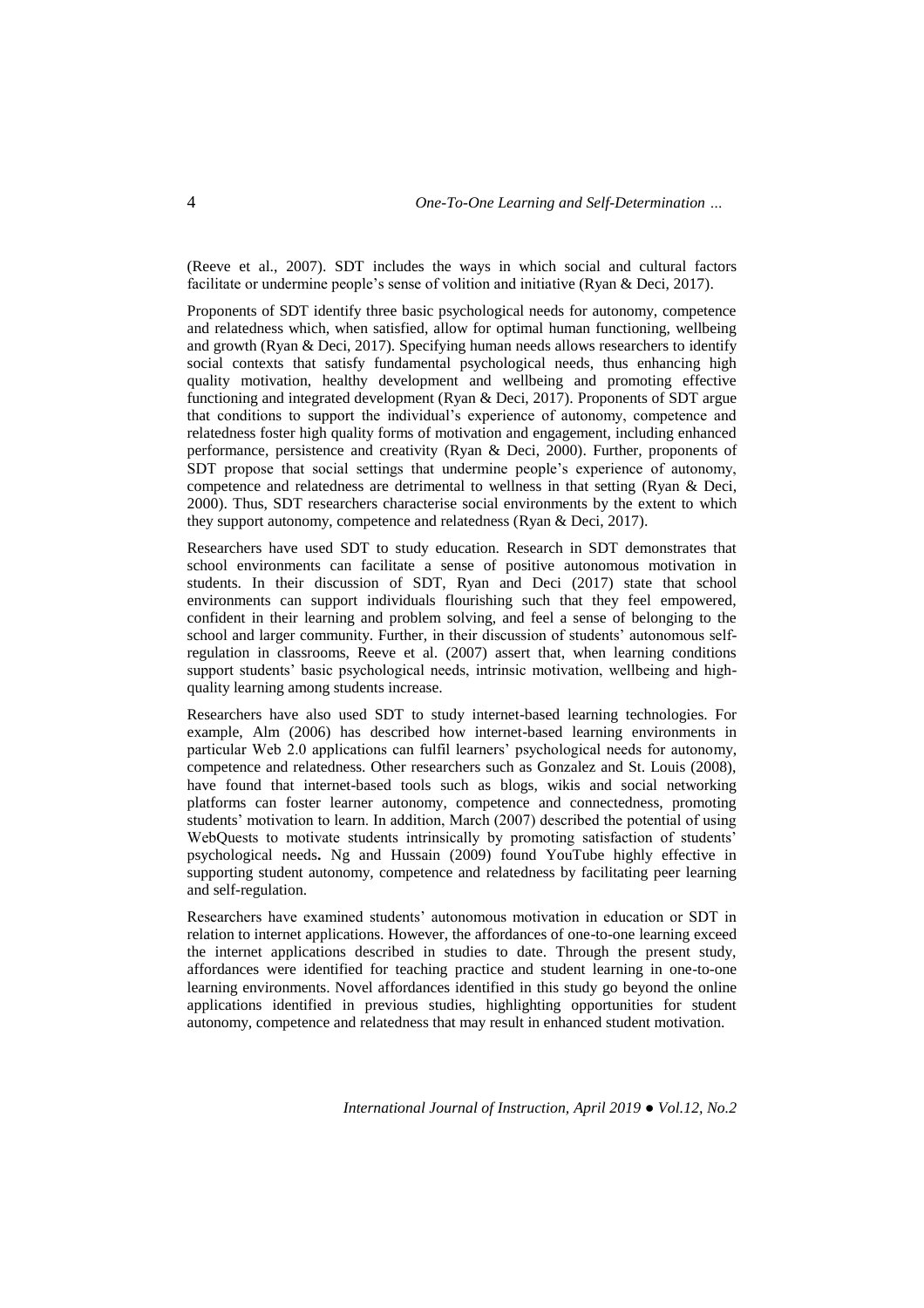# **METHOD**

### *Participants and setting*

The setting for this study was a rural city in Victoria, Australia. Five government primary schools in the city, each operating one-to-one learning programs in their Year Six classrooms, were invited and agreed to participate in this study. These five primary schools catered for Preparatory to Year Six. The average age of the Year Six students in these schools was twelve years old. The schools ranged in the size of their student population from 135 students to 607 students. The Index of Community Socio-Educational Advantage for these schools ranges from 981 and 1122. The Index of Community Socio-Educational Advantage considers factors that influence students' educational outcomes including parental occupation and education, the school's geographical location and the proportion of Indigenous students (Australian Curriculum Assessment and Reporting Authority, 2017). The average Index of Community Socio-Educational Advantage for schools in Australia is 1000.

Students in these schools were provided with laptop, wireless-enabled mini computers, which were equipped with 28 educational software programs. The Government of Victoria subsidised the cost of the laptops. Parents of Year Six children paid AUD\$52 per year to lease the laptops for their child's use at home and school. The Government of Victoria provided all schools with wireless access points for the laptops, and inschool technical support personnel. Teachers participating in this program could attend government-funded professional development workshops designed to assist teachers in integrating one-to-one learning into their classroom teaching and learning practice.

All Year Six teachers in these schools were invited to participate in this study. Of these, 11 teachers from the five primary schools agreed to participate in the interviews. Three participants were from School A, two from School B, one from School C, one from School D, and four from School E. Of the three Year Six teachers from School A who agreed to participate in the interviews, one female teacher, had been teaching for 20 years, the second female teacher had been teaching for more than 20 years and the third participant was a male teacher who had been teaching for 4 years. These three teachers were interviewed together.

Of the two teachers from School B who participated in the interviews, one was a male teacher who had been teaching for 18 years and the second teacher was also male and had been teaching for 14 years. These 2 teachers were interviewed together. The female teacher from School C had been teaching for 10 years and the female teacher from School D had been teaching for 10 years. The teachers from School C and School D chose to be interviewed together. Of the four teachers from School E, one was male who had been teaching for 30 years, the second teacher was female and had been teaching for 5 years. The third teacher was female and the fourth teacher was also female and had been teaching for 21 years. See Table 1: 'Participants and Setting'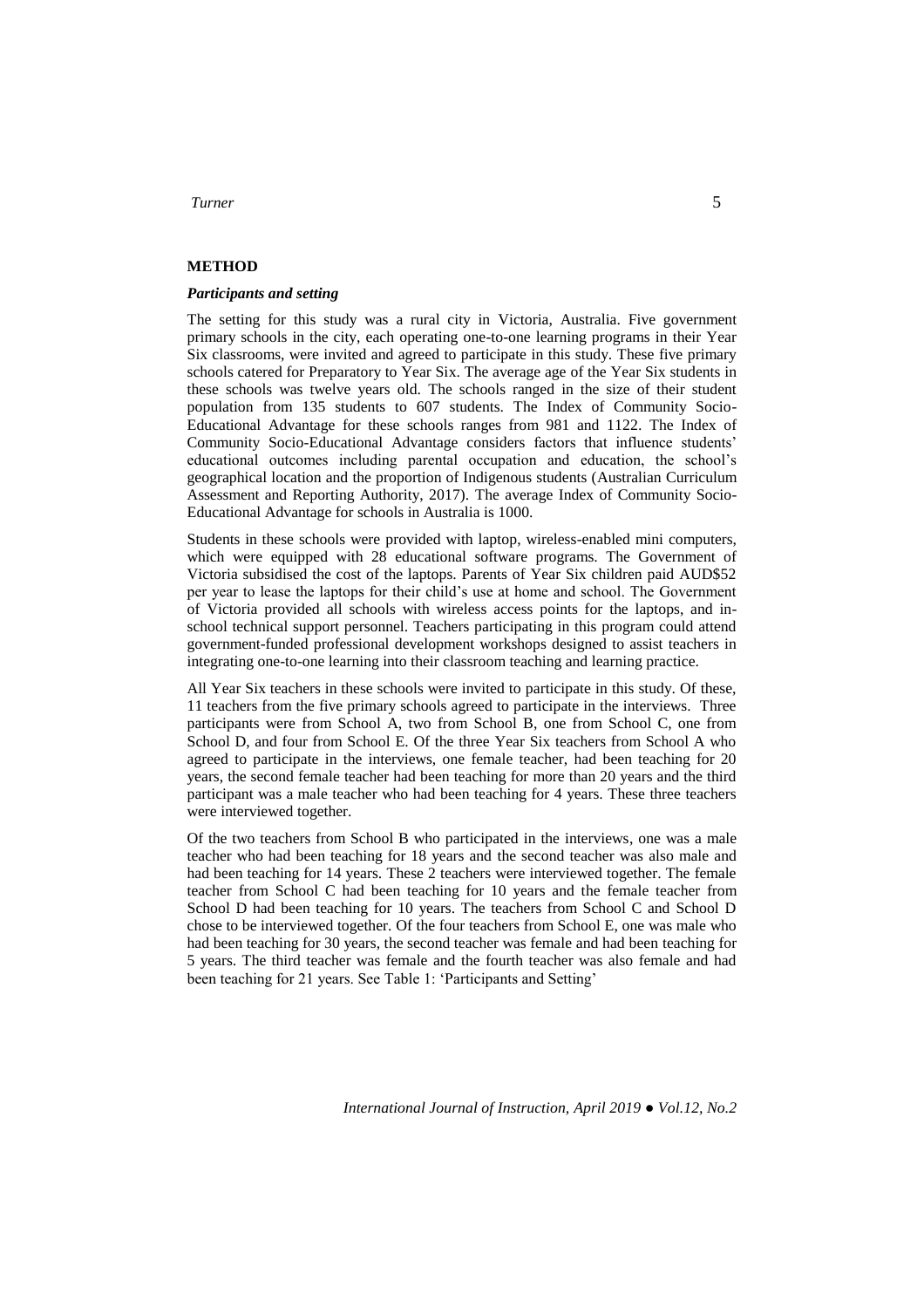| Table 1 |  |                          |
|---------|--|--------------------------|
|         |  | Participants and Setting |

|                                                 | School A                                                                                               | School B                                                 | School C                        | School D                        | School E                                                                                                                 |
|-------------------------------------------------|--------------------------------------------------------------------------------------------------------|----------------------------------------------------------|---------------------------------|---------------------------------|--------------------------------------------------------------------------------------------------------------------------|
| School ICSEA                                    | 1122                                                                                                   | 981                                                      | 1007                            | 982                             | 1051                                                                                                                     |
| Student<br>Population                           | 520                                                                                                    | 135                                                      | 386                             | 282                             | 607                                                                                                                      |
| Participants<br>and number of<br>years teaching | Female, 20<br>years teaching<br>Female, more<br>than 20 years<br>teaching<br>Male, 4 years<br>teaching | Male, 18 years<br>teaching<br>Male, 14 years<br>teaching | Female, 10<br>years<br>teaching | Female, 10<br>years<br>teaching | Male, 30 years<br>teaching<br>Female, 5<br>years teaching<br>Female, 6<br>years teaching<br>Female, 21<br>years teaching |

#### *Data collection*

This research was conducted using qualitative phenomenological approach. In qualitative phenomenological research individual experiences of a phenomenon are described. The purpose of phenomenological research is to obtain a view of the participants' life-worlds and to understand the personal meanings they have constructed from their lived experiences (Johnson & Christensen, 2008). The primary data collection method in a phenomenological research approach is in-depth interviews (Johnson & Christensen, 2008). The researcher purposefully selects individuals who have experience with the central phenomenon being explored and can provide the information necessary to understand the phenomenon (Creswell & Plano Clark, 2007).

After obtaining university ethics approval, permission to conduct this study was obtained from the Victorian Department of Education and Early Childhood Development, as well as school principals and teachers at schools participating in this study. Small group interviews were used in this study as they offer an advantage in qualitative research because interaction between group participants is more likely to yield clear information than interviews between researcher and an individual participant (Creswell, 2005). Four small group interviews, approximately two hours long were conducted using an interview guide approach. Participants were informed of topics to be covered in advance and the researcher decided the sequencing and wording of questions during the course of the interview (Johnson & Christensen, 2008). Where possible and without interrupting the natural flow of conversation, or the participant's train of thought, the researcher directed each interview in a similar manner to facilitate discussion around the two main research topics: (1) What are the affordances of one-toone learning for teaching practice, and (2) What are the affordances of one-to-one learning for student learning? This type of interview ensures that data collected is comprehensive and allows for systematic collection in conversational interviews (Johnson & Christensen, 2008). Questions asked during the guided interviews included:

- How has one-to-one learning affected your teaching practice?
- How have you integrated the one-to-one devices into your lessons?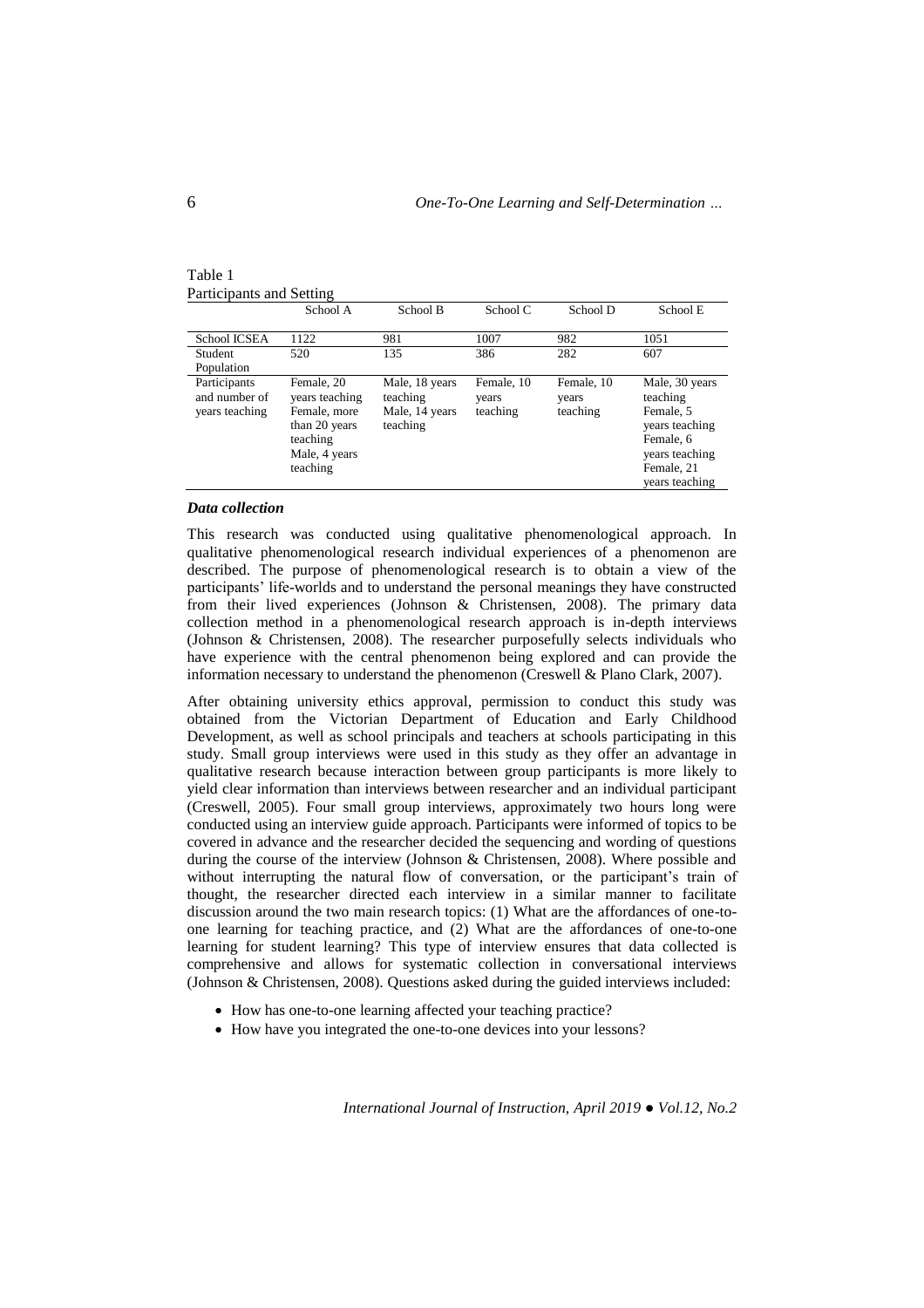- Do you believe that one-to-one learning is beneficial for teaching and learning?
- Has one-to-one learning facilitated cooperative group work in your classroom?
- Has one-to-one learning facilitated individual student work in your classroom?
- Has one-to-one learning made learning more interesting or enjoyable for students?
- Has one-to-one learning encouraged your students to take more responsibility for their learning?
- Has one-to-one learning effected your students' motivation or engagement with learning?
- Has one-to-one learning effected your students' attitude to school?
- What are the benefits of one-to-one learning for the teacher and student?

All interviews were digitally recorded and transcribed for data analysis.

#### *Data analysis*

After collection, data were analysed using thematic analysis (Creswell, 2005). Initially the data were coded using a deductive approach and descriptive coding. Saldana (2009) defines descriptive coding as the summarising of the topic of a passage of qualitative data into a word or a short phrase. Descriptive coding is appropriate for the coding of interview transcripts as it provides the researcher with an organisational grasp of the study. Descriptive coding is an essential foundation for secondary coding and data analysis (Saldana, 2009). In this first cycle of coding, tags were used to assign units of meaning to the descriptive information compiled during the study (Johnson & Christensen, 2008). The first cycle data coding tags used were; *'internet'*, *'multimedia'*, *'communication'*, *'engagement'*, *'motivation'*, *'higher order thinking'*, *'projects'*, *'collaboration'* and *'technology skills'*.

Findings in this initial analysis appeared to align with SDT. A secondary cycle of coding was then undertaken, using an inductive approach to examine this alignment. Secondary cycle coding is an advanced method of reanalysing coded data. Through secondary cycle coding, categorical and thematic organisation is developed from the array of first cycle codes (Saldana, 2009). Initial findings in the secondary cycle coding were analysed further using tags that correlated with the three components of SDT: *'autonomy'*, *'competence'* and *'relatedness'*. Inductive coding starts with the data, testing conclusions against the relevant literature (Twining, Heller, Nussbaum & Tsai, 2017). Similarities, differences and correspondences in the data from the participants were examined and compared with literature on SDT. Descriptions of the participants' interview data were constructed using verbatim excerpts from their interviews to facilitate an understanding of the participants' experiences (Yüksel & Yıldırım, 2015*).* This paper only reports findings from this study regarding SDT psychological needs of autonomy, competence and relatedness. In line with inductive reasoning, the author's review of the relevant literature fed into the data analysis process (Twining et al., 2017). For this reason, the literature review has been included in the results and discussion section of this paper.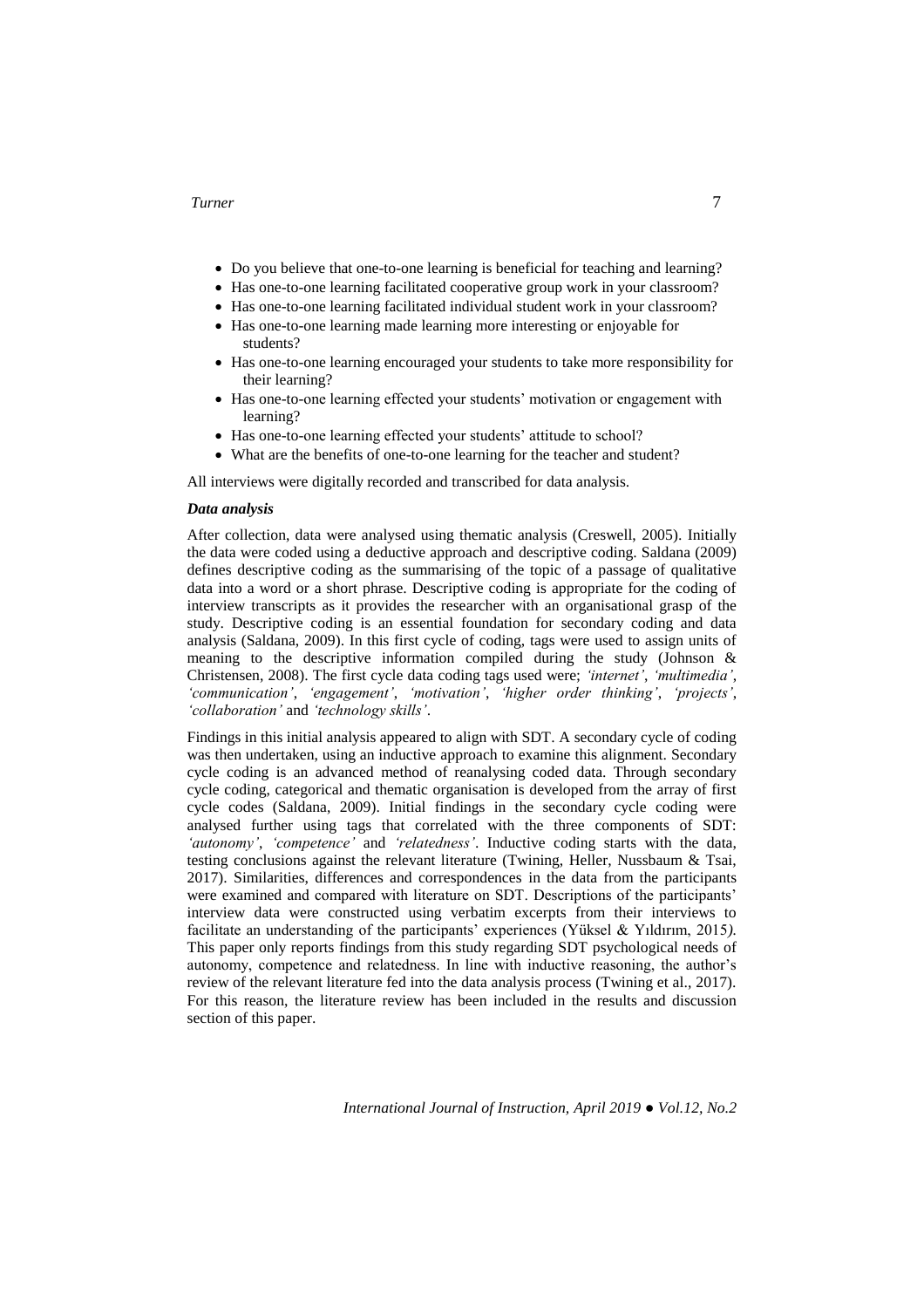### **FINDINGS AND DISCUSSION**

The findings obtained through thematic analysis have been organised under the SDT components of autonomy, competence and relatedness which were the inductive coding themes. Relevant literature around SDT and one-to-one learning has been taken into consideration in each section.

#### *Autonomy*

Autonomy refers to students' need to self-regulate their experiences, to be the causal agent of their own actions and to act in harmony with their own integrated selves (Ryan & Deci, 2017). Reeve (2016) proposed that the best way to facilitate student autonomy is to give students the freedom to choose what they would like to do within the context of the learning activity. Teachers in this study offered many examples of teaching practices and student learning in their one-to-one learning classrooms which offered students freedom to choose what they would like to do within the context of the learning activity. These examples illustrate how one-to-one learning environments can be autonomy-supportive. One teacher from School E offered this example:

*"We looked at an article on 'Ice Men' and it sparked a particular interest in some students and therefore that becomes a particular channel of learning that some students may go down, but some may not. The overall parameters of the task are set up, but where it finishes is dependent on the interests of the students and what they actually find out."*

In another example, a teacher from School A said:

*"Often during a lesson either myself or a student will have an idea for extending or differentiating the lesson by utilising the one-to-one laptops. As I no longer have to book a computer lab in advance to incorporate ICT, I am now able to instantly change the direction of the lesson to incorporate new ideas immediately. This flexibility in class will often then result in more suggestions from other students building on a previous suggestion. Ideas and alternatives continue to flow enabling the lesson to evolve in real time, largely directed by the students."*

Another teacher from school A observed that students tended to direct learning activities more actively, and thus had greater input into their learning when they had access to one-to-one laptops:

*"Since the introduction of the one-to-one laptops, lesson planning has become more relaxed, allowing the students to have more freedom in directing the lesson themselves. It's not that it's ad hoc [the lesson planning], you still have to teach, for example, the spelling rules, it's more of an openness about it because the students might discover something and then you say, 'Oh, let's go with that.' Previously I have always had in mind where a lesson was going, now lesson planning is not quite so rigid, and a lesson could end up in lots of places depending on the students."*

These examples illustrate how teachers in this study used the affordances offered in oneto-one learning environments to provide students with choices and opportunities to take initiative in and direct their own learning.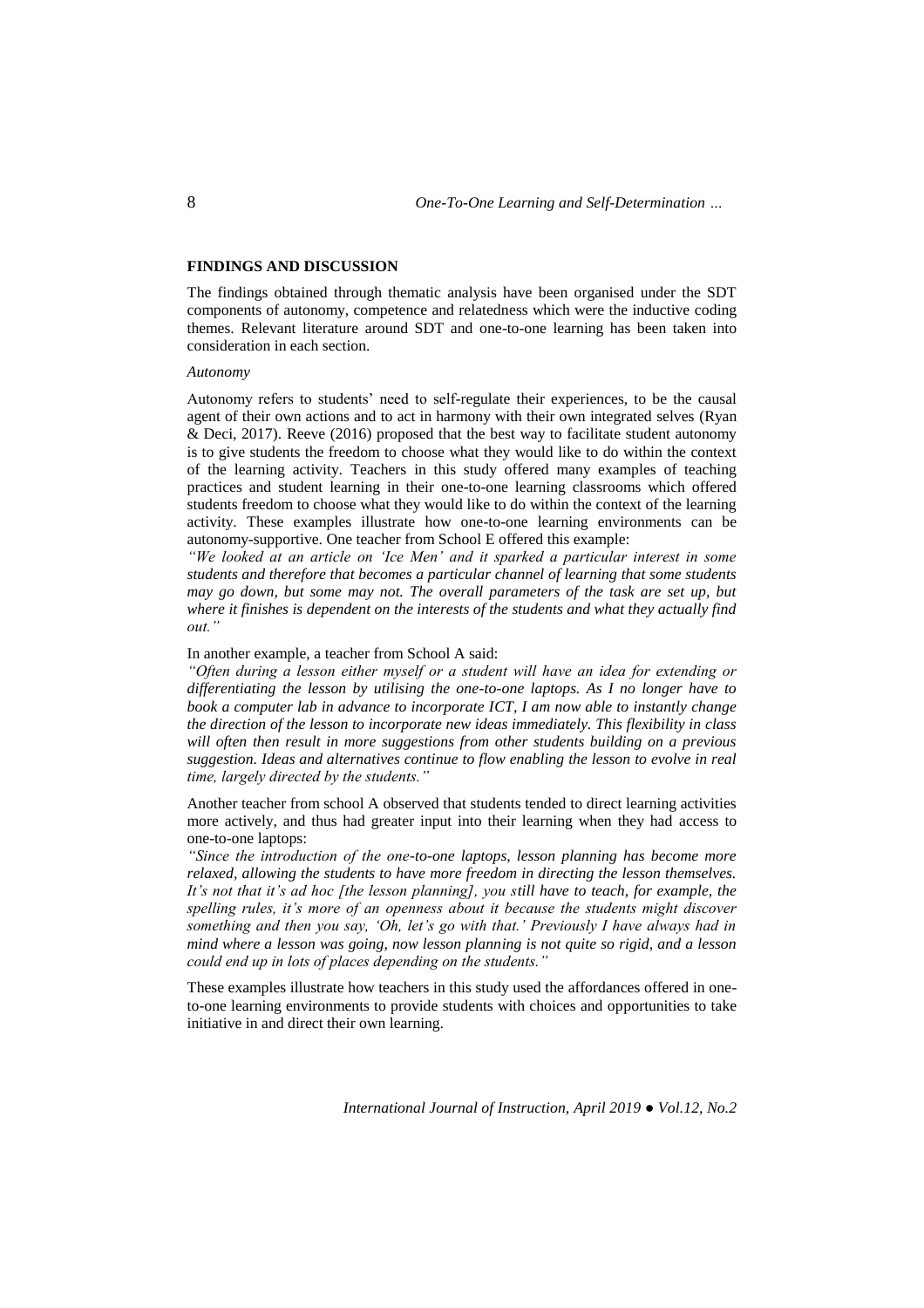Teachers facilitated one-to-one learning classroom climates, which nurtured their students' curiosity, interest, and intrinsic motivation. When students direct their learning according to their interests as causal agents in their learning experience, student autonomy and motivation improve (Deci, Ryan, & Williams, 1996). So too, Deci and Ryan (2016), Reeve (2016) and Reeve et al. (2007) assert that autonomous learning environments allow students to generate their own intentions and engage in lessons with an authentic sense of motivation and purpose, because they find learning enjoyable, interesting and meaningful. The results of this study offered evidence of students in oneto-one learning environments generating their own intentions, engaging in learning because they found the content and activities interesting.

This study also found examples of teachers in one-to-one learning environments giving students greater input into the direction of learning activities. The one-to-one learning environment enabled teachers to take an approach to lesson planning that was flexible, sensitive to and dependent on students' voices and needs. Reeve and Halusic (2009) identified that, in order for teachers to support student autonomy, teachers must be willing and able to see students' perspective during learning activities and to solicit student input into learning activities. In addition, Niemiec and Ryan (2009), Reeve (2016), and Reeve et al. (2007) found that teachers could provide conditions to support student autonomy and motivation by encouraging students to voice their opinions and, in turn, responding to students' opinions. This study found examples that demonstrated how one-to-one learning environments facilitate autonomy-supportive instruction, such as offering the affordance for a flexible approach to lesson planning.

Although not examined through the lens of SDT, other researchers have also found that one-to-one learning environments provide students with opportunities to direct their own learning. For example, in their meta-analysis of studies examining the effect of one-toone laptop programs on teaching and learning processes and outcomes, Zheng et al. (2016) found that one-to-one laptop programs facilitated student-centred learning, with students having more autonomous control over their learning paths. Likewise, in their qualitative study of the implementation of one-to-one devices in a school in the mid-Atlantic region of the United States Varier et al. (2017) found that teachers noted that students in one-to-one learning environments became more self-directed and independent learners.

#### *Competence*

Competence is the need to interact effectively with one's environmental surroundings, to seek out optimal challenges, take them on, and exert persistent effort and strategic thinking to make progress in mastering them (Reeve, 2016). Competence-supportive pedagogy provides experiences that support students to attain mastery in their learning (Niemiec & Ryan, 2009), offers students feedback around effective effort, and scaffolds and clarifies tasks to help students to develop feelings of efficacy (Ryan & Deci, 2013).

Teachers in this study reported many one-to-one learning scenarios which, when examined through the lens of SDT, illustrated how one-to-one learning environments can be competence-supportive. Teachers were able to give students opportunities to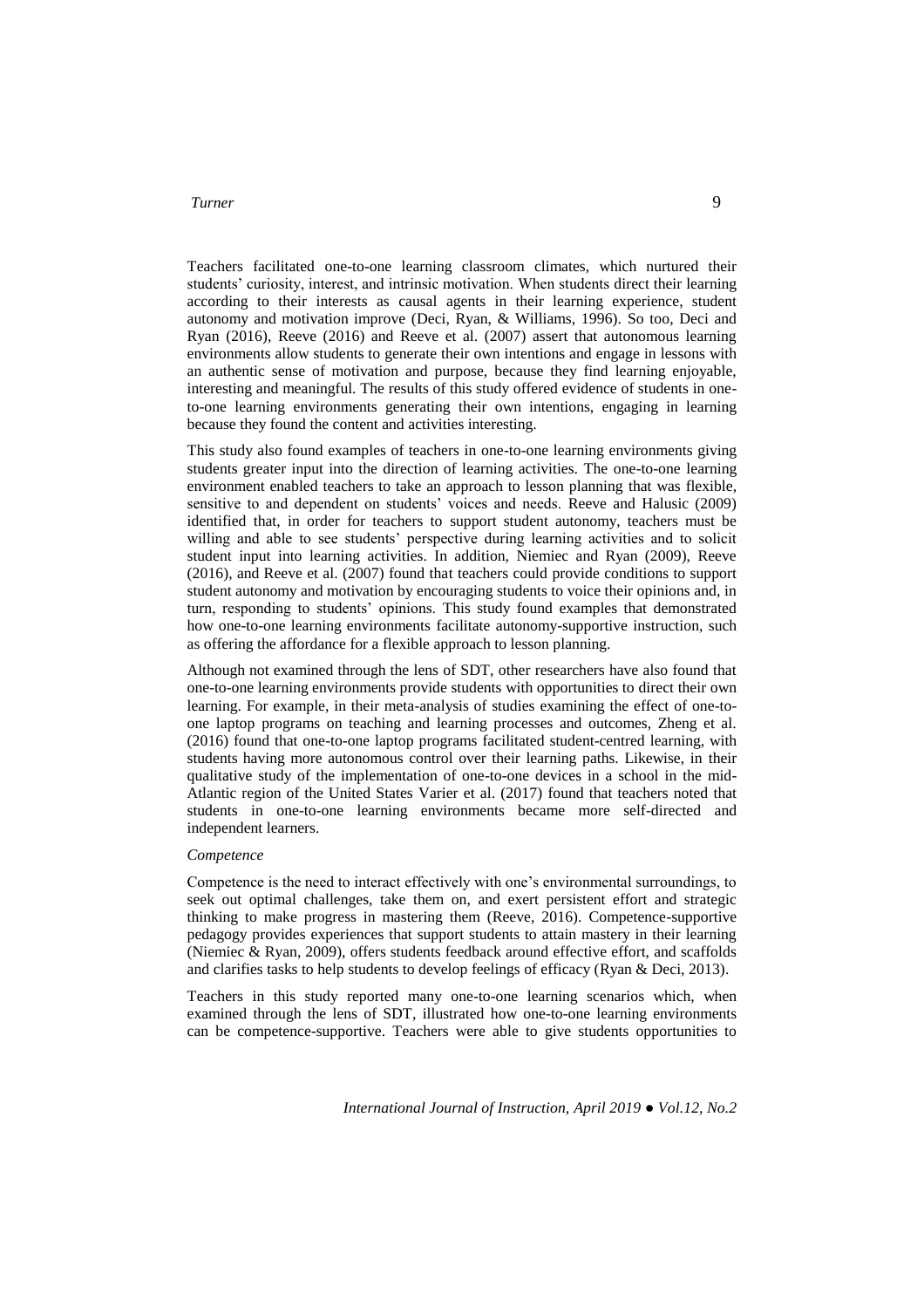develop competence by maximising the affordances inherent in a one-to-one learning environment. For example, teachers from School A explained how they used the one-toone laptops to challenge students' thinking:

*"The students wrote and edited articles which they then audio recorded themselves reading. They put all these recordings together with photos and videos into a movie. It was a sizeable job, it's not just one simple task, there are about 11 steps to complete the articles, the audio, the visual, the opening and closing and to get it to all work together. There is a lot of thinking through what needs to happen next. So I tell them, 'This is what we are going to have at the end, what do we need to do to get there?' Some kids got it straight away and some kids needed a bit more teaching with it, but everyone knew what the aim was."*

### A teacher from School C explained:

*"A few months back we did some work on a Transport Accident Commission advertisement. We viewed the advertisement on YouTube and then we linked it to our blog and then the students did some further internet research. The students are able to instantly get on board with the topic and really take it somewhere. You can discuss a topic all week and set tasks each day that get deeper and deeper."*

A teacher from School D offered an example of students exploring topics in greater depth since the introduction of one-to-one learning:

*"There has been a lot more follow up discussion. For example, some kids might say, 'Oh last night I looked up...' whereas that might not have actually happened before because they had to fight for computer time at home with their siblings. Having access to a laptop all of the time means that they will actually go and look up something which they are wondering about. There is more home learning, as opposed to just the 'homework that I have to do'. The students following through their personal interest and being able to access information has been a difference."*

Another teacher from School A said that one-to-one laptops had helped her students to engage with their learning more deeply in the classroom, through students using the laptops as a tool to facilitate reflective thinking:

*"We get the kids to go back after they have done an activity and look at how they did it, reflecting on the strategies that they used. The students realised that they weren't just guessing how to do something, that they used strategies. We have been doing a lot more reflective activities with the laptops and that is part of the justification of why we think that it is important that they have these laptops in the classroom. Their true value is in their use as a reflective journal, a portfolio including reflections on their work."*

Teachers also supported student mastery by providing students with opportunities to attain competence and become powerful agents in their own learning:

*"Using their laptops, the students video record themselves explaining how to do something, such as a Mathematics equation. They set themselves up with a whiteboard, so they can use it to illustrate examples and record themselves explaining how to solve this problem. They keep the videos on their laptops and next time they come across a problem, instead of having to come to us, they can remind themselves when they look at*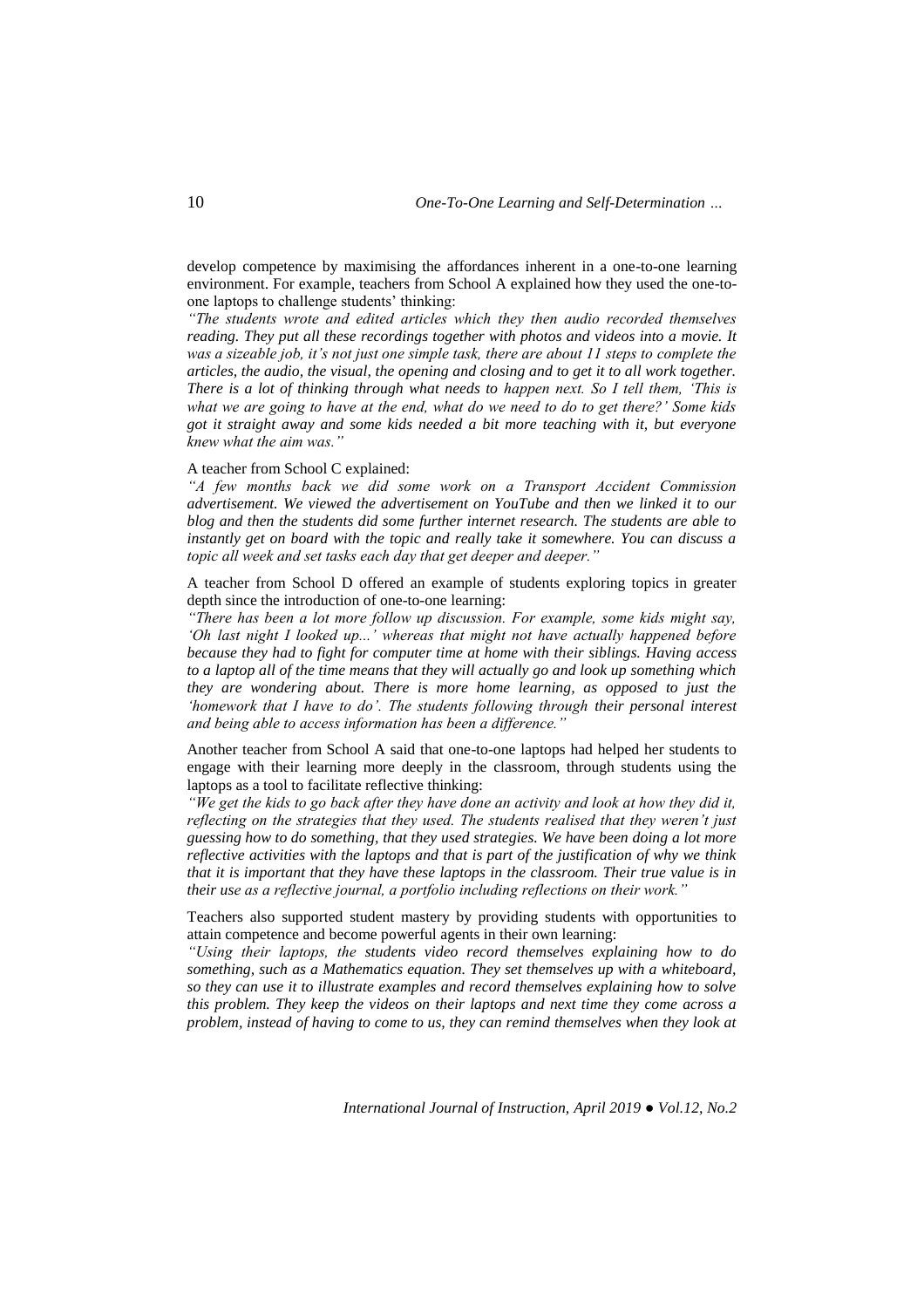*their own video. They save this recording and can refer back to it later to support their own learning, thus creating their own learning resource."*

The technical challenges inherent in a one-to-one learning environment also enabled students to attain mastery and demonstrate competence, as a teacher from School A reflected:

*"I think the laptops have let students know that teachers are not the 'holders of all knowledge' and that they may be the 'teacher' in some instances. Students share their skills with the teachers and with other students, and as the students have become the experts the 'balance of power' has changed in the classroom. The laptops illustrate that computers are a tool for learning and that the control is up to the individual."*

These examples illustrate how teachers in this study used the affordances of one-to-one learning environments to provide students with learning challenges and to support them as they made progress in mastering these challenges. Teachers used one-to-one learning affordances such as enabling students to participate in complex multimedia projects, explore topics in greater depth, reflect on their thinking and learning, and create learning resources to provide competence supporting environments.

In addition, teachers in this study supported student competence in a one-to-one learning environment by allowing students to learn by trial and error and to make mistakes in their learning journey. Often, learning is the result of trials and experiments that lead to competence, rather than the product of continuous success (Deci & Ryan, 2016). Therefore, in facilitating competence, teachers should allow students to navigate challenges, making mistakes as they learn. Learning from mistakes and receiving feedback and clarification about tasks supports feelings of efficacy among students (Ryan & Deci, 2013).

## *Relatedness*

Relatedness is the need to be involved in warm relationships characterised by mutual concern, liking, caring and acceptance (Reeve, 2016; Ryan & Deci, 2017). Teachers in this study reported increased social interactions between students, as well as peer caching, peer connectedness and tolerance for others as a result of one-to-one learning. Teachers at School A said:

*"Some of the kids have taken on different roles. It has been really good for one of my boys who is not a very social kid. But with technology he is fantastic. He ran a workshop teaching 'Game Maker' to his peers. He had a huge learning curve in thinking, 'How do I teach these other kids and tolerate the different levels and not get frustrated that they do not understand?' It was huge for him. Initially he would do big jumps; he would know in his head what he meant and he would expect everybody else to be able to jump with him. This experience improved his communication skills, his tolerance, and appreciation of other people and their differences. It also improved the other students' tolerance and appreciation of him."*

### Likewise, a teacher from School D explained:

*"Especially because the children that do have the laptop technology skills aren't necessarily the academics or the students who always know all the right answers. It is*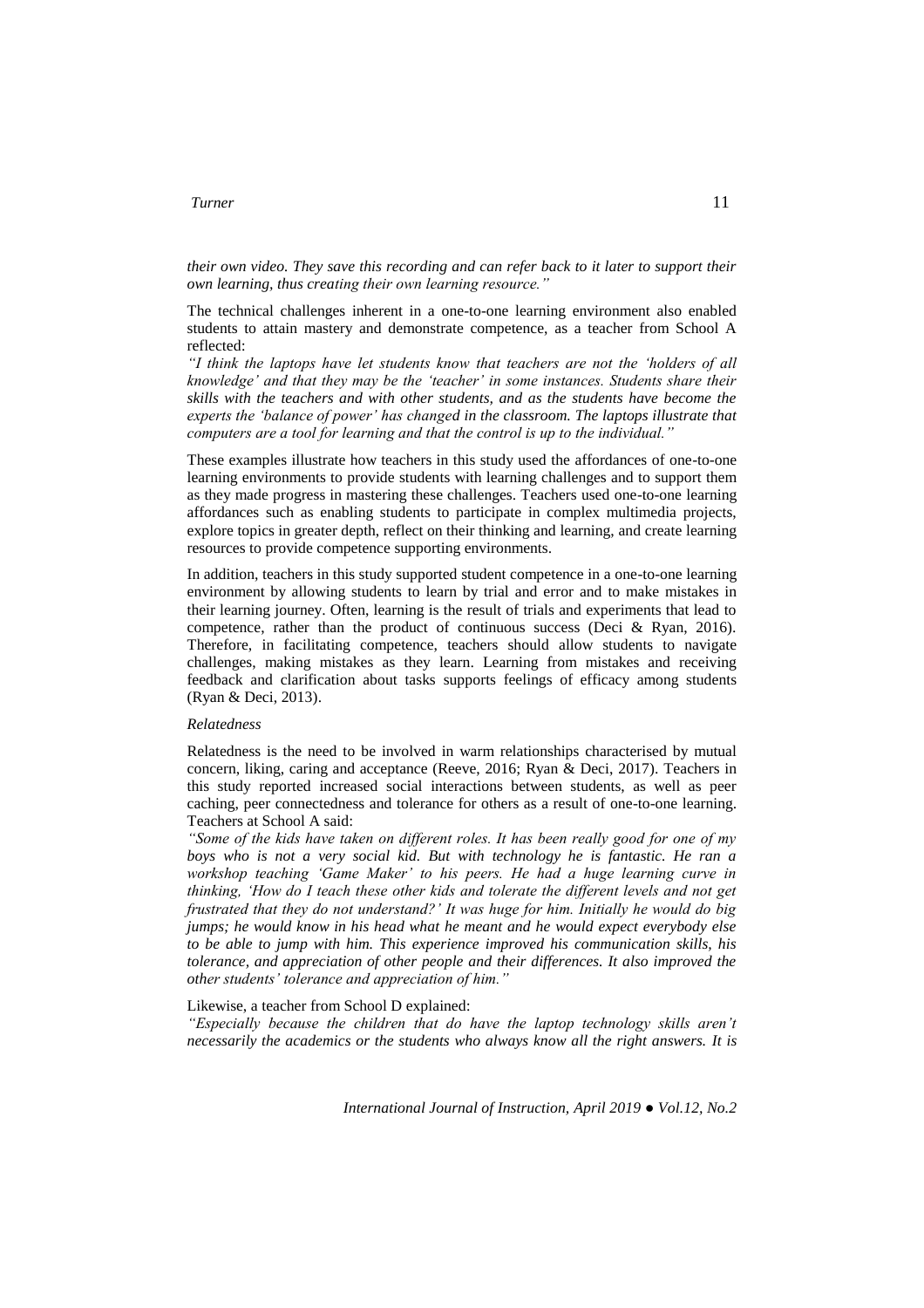*often different kids, ones who do not usually have success who are getting to be leaders in the classroom. It is these students who will say, 'Here, I will show you.' More so than I ever thought would occur, it has been the crossing over of these kids that you would not expect. The peer coaching and interaction has been the most powerful thing to come out of the one-to-one laptop program really."*

#### Another teacher from School D observed:

*"The peer coaching and peer connectedness that has occurred with the one-to-one laptops has been a driver in the students' engagement in learning. The laptops have improved the communication between everyone in the room, if someone finds something good it is shared more now than it was in the past."*

These examples illustrate how one-to-one learning environments can facilitate authentic opportunities for students to develop and express mutual concern, liking, caring and acceptance for one another, expressed as peer tutoring and sharing of resources in the classroom. Meeting students' needs for relatedness enhances their intrinsic motivation, performance and wellbeing (Reeve et al., 2007; Ryan & Deci, 2017).

## **CONCLUSION AND RECOMMENDATION**

This paper has addressed a gap in current education knowledge by reporting on how teachers can use the affordances of one-to-one learning environments to meet learners' psychological needs for autonomy, competence and relatedness. This use of SDT in this study is unique in the relevant literature to date, highlighting future directions in education that would enable educators to manipulate the one-to-one learning environment to optimise student motivation. This study found that one-to-one learning environments addressed learners' needs for autonomy, competence and relatedness.

*Autonomy -* Students in one-to-one classrooms were able to be more autonomous learners, exercising choice, taking ownership of and self-directing their learning experiences. Teachers supported students' need for autonomy by adopting more flexible approaches to lesson planning, allowing for the direction of lessons to be instantly changed in response to student suggestions. This flexibility often resulted in more suggestions from other students building on previous suggestions. This enabled teachers to evolve, extend or differentiate lessons in real time, largely directed by students. Students utilised the laptops as a tool to facilitate their individual learning journey. Students negotiated the direction of their learning to include their personal interests, goals and areas of curiosity.

*Competence -* In one-to-one classrooms, students' need for competence in seeking out challenges and exerting persistent effort and strategic thinking to master challenges was supported by increased participation in complex multimedia projects, exploring topics in greater depth, reflecting on their thinking and learning and creating learning resources. One-to-one laptops enabled students to explore topics in greater depth and from various perspectives to deepen and broaden their knowledge. Students were more likely to continue exploring topics at home in self-initiated home learning activities. Students used the one-to-one laptops as a reflective journal, making explicit connections between pieces of information. Students in the one-to-one learning environment quickly gained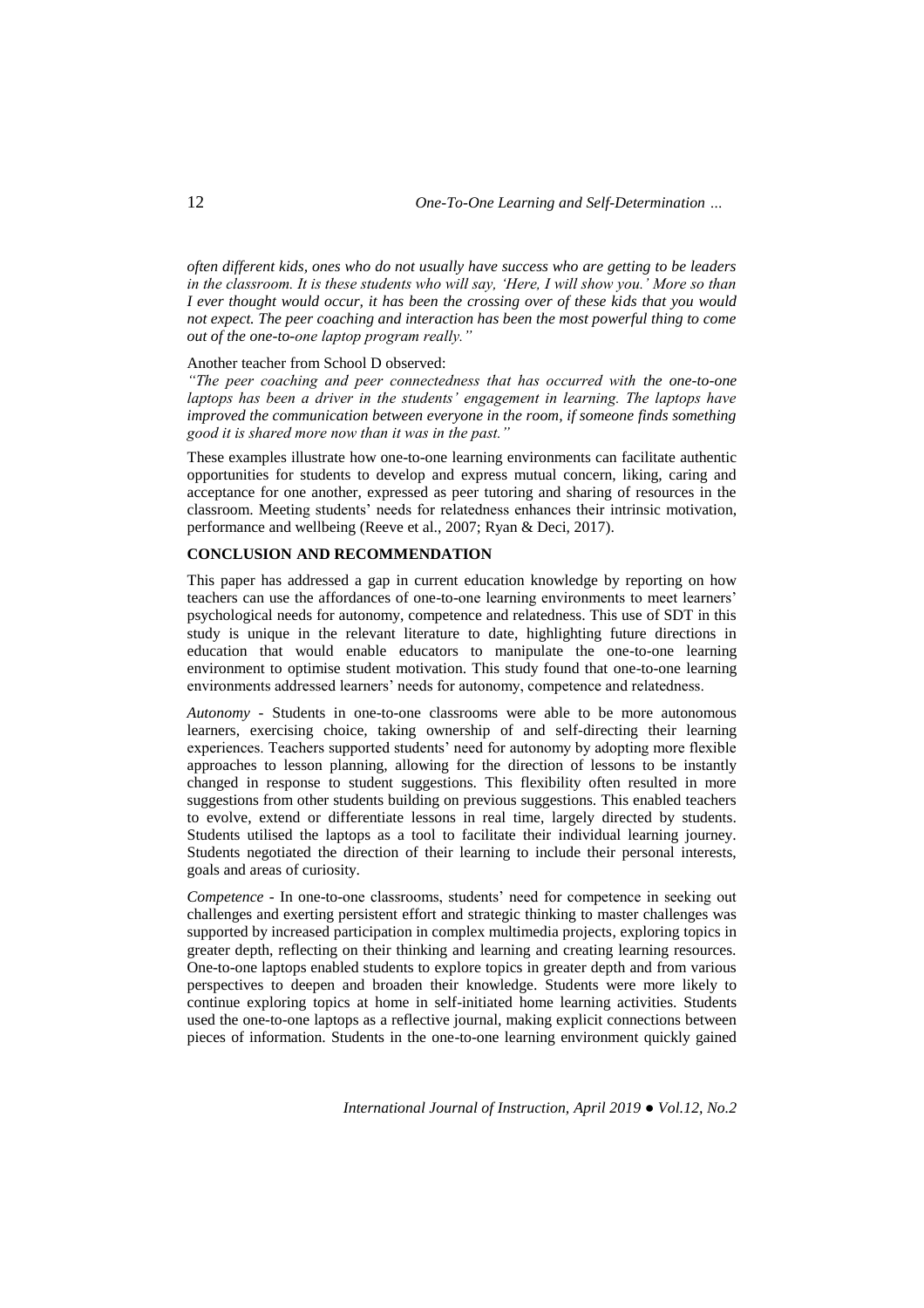## *Turner*<sup>13</sup>

technical mastery of the laptops, which they used to educate their teachers and peers. The one-to-one devices enabled students to create their own learning resources, which they could refer back to later to support their own mastery in learning. Students participated in complex multifaceted multimedia projects, which required learning through trial and error in order to attain mastery.

*Relatedness -* In one-to-one learning environments, students' need for relatedness was supported as they interacted and connected with their peers in authentic caring relationships. Through these interactions, students improved their communication skills, tolerance, and appreciation of other people and their differences. Teachers noted that many students without track records of academic success or leadership in the classroom volunteered to teach their peers and teachers in one-to-one classrooms. Students shared knowledge with each other more often in one-to-one learning environments. Teachers described this increase in peer coaching and interaction as the most valuable result of the one-to-one learning program in terms of learning outcomes and student development.

Through the lens of SDT, this study found that teachers participating in this research were able to use the affordances of one-to-one learning classroom environments to support student autonomy, competence and relatedness needs, therefore supporting student motivation, healthy development, wellbeing, engagement, enhanced performance, persistence and creativity. These findings may have applicability in other similar contexts.

Qualitative research is useful for studying a small number of cases in depth, describing complex phenomena and providing an understanding and description of people's personal experiences of phenomena (Johnson & Onwuegbuzie, 2004). However, qualitative research has limitations. For example, knowledge produced through qualitative research may not apply to other people or other settings (Johnson & Onwuegbuzie, 2004). This study was limited by the small number of participants, all of whom taught Year Six in government primary schools in regional Australia. Further studies with more participants in a greater variety of educational settings are recommended to assess the applicability of these findings in other contexts with other educators and students.

In addition, qualitative data collection and analysis is inevitably subjective (Twining et al., 2017), with results more easily influenced by the researcher's personal biases and idiosyncrasies (Johnson & Onwuegbuzie, 2004). Every attempt has been made to minimise the effect of researcher bias on this study. However, as this study is the first to report these findings, further research in the field of SDT and one-to-one learning is recommended to confirm the findings of this study.

As the mere presence of one-to-one devices in the classroom will not ensure that students' psychological needs are met, it is recommended that teachers working in these environments receive professional development to support them in maximising motivational affordances of one-to-one learning. Further, it is possible that teachers could unknowingly use the devices in ways that restrict students' self-determination in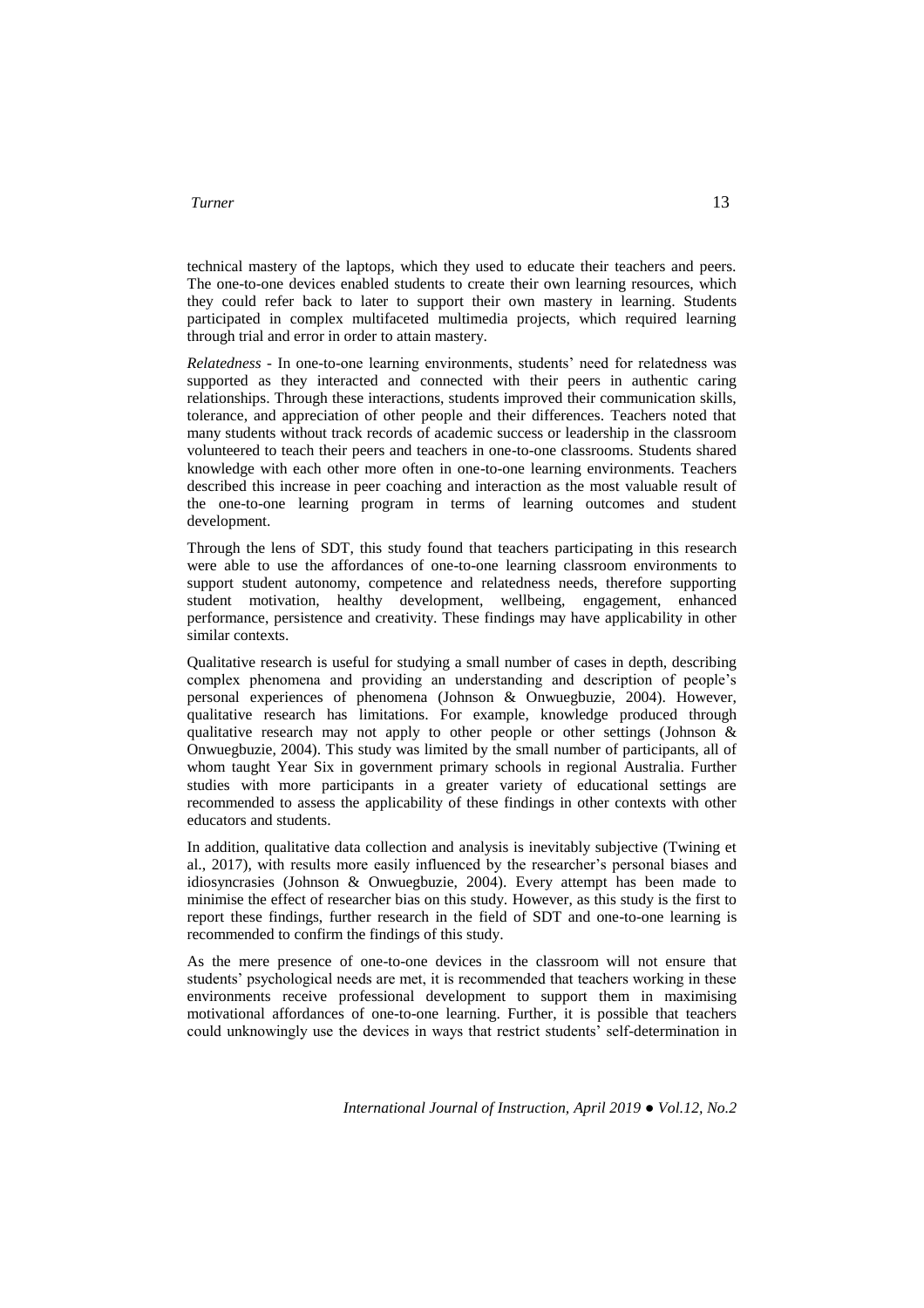learning—for example, by telling students how they should use their devices, limiting students' time for independent research, or putting constraints on students' use of devices. Teacher professional development to address motivationally-supportive pedagogy is also recommended.

In conclusion, by identifying learning environments that offer high levels of autonomy, competence and relatedness support, educators can enhance student motivation, wellbeing, quality of learning, performance, persistence and creativity. To date, researchers examining SDT in education have focused mainly on student autonomy or the application of internet based technologies. However, the application in this study of SDT in one-to-one technology learning environments is novel, offering educators knowledge to optimise the motivational potential of one-to-one devices in the classroom. The findings of this study have implications for teaching practice, future research and the direction of educational policies to optimise student motivation.

#### **REFERENCES**

Alm, A. (2006). CALL for autonomy, competence and relatedness: Motivating language learning environments in Web 2.0. *The JALT CALL Journal, 2(*3), 29–38.

Australian Curriculum Assessment and Reporting Authority. (2017). *My school.*  Retrieved 10 July, 2018 from<https://www.myschool.edu.au/>

Bebell, D. (2005). *Technology promoting student excellence: An investigation of the first year of one-to-one computing in New Hampshire middle schools.* Retrieved 10 July, 2018 from<http://www.bc.edu/research/intasc/>

Creswell, J. W. (2005). *Educational research: Planning, conducting, and evaluating qualitative and quantitative research*. Upper Saddle River, New Jersey: Pearson Education.

Creswell, J. W., & Plano Clark, V. L. (2007). *Planning and Conducting Mixed Methods Research.* Thousand Oaks, California: Sage Publications.

Deci, E. L., & Ryan, R. M. (2016). Optimizing Students' Motivation in the Era of Testing and Pressure: A Self-Determination Theory Perspective. In: Liu, W. B., Wang, J. C. K., & Ryan, R. M. (Eds.), *Building Autonomous Learners Perspectives from Research and Practice using Self-Determination Theory*. Retrieved 10 July, 2018 from <https://link-springer-com.ezproxy.lib.swin.edu.au/book/>

Deci, E. L., Ryan, R. M., & Williams, G. C. (1996). Need satisfaction and the selfregulation of learning. *Learning and Individual Differences, 8*(3*),* 165– 183.

Gonzalez, D., & St. Louis, R. (2008). The use of web 2.0 tools to promote learner autonomy. *Independence*, *43*(1), 28-32.

Johnson, B., & Christensen, L. (2008). *Educational research: Quantitative, qualitative and mixed approaches*. Los Angeles, California: Sage Publications.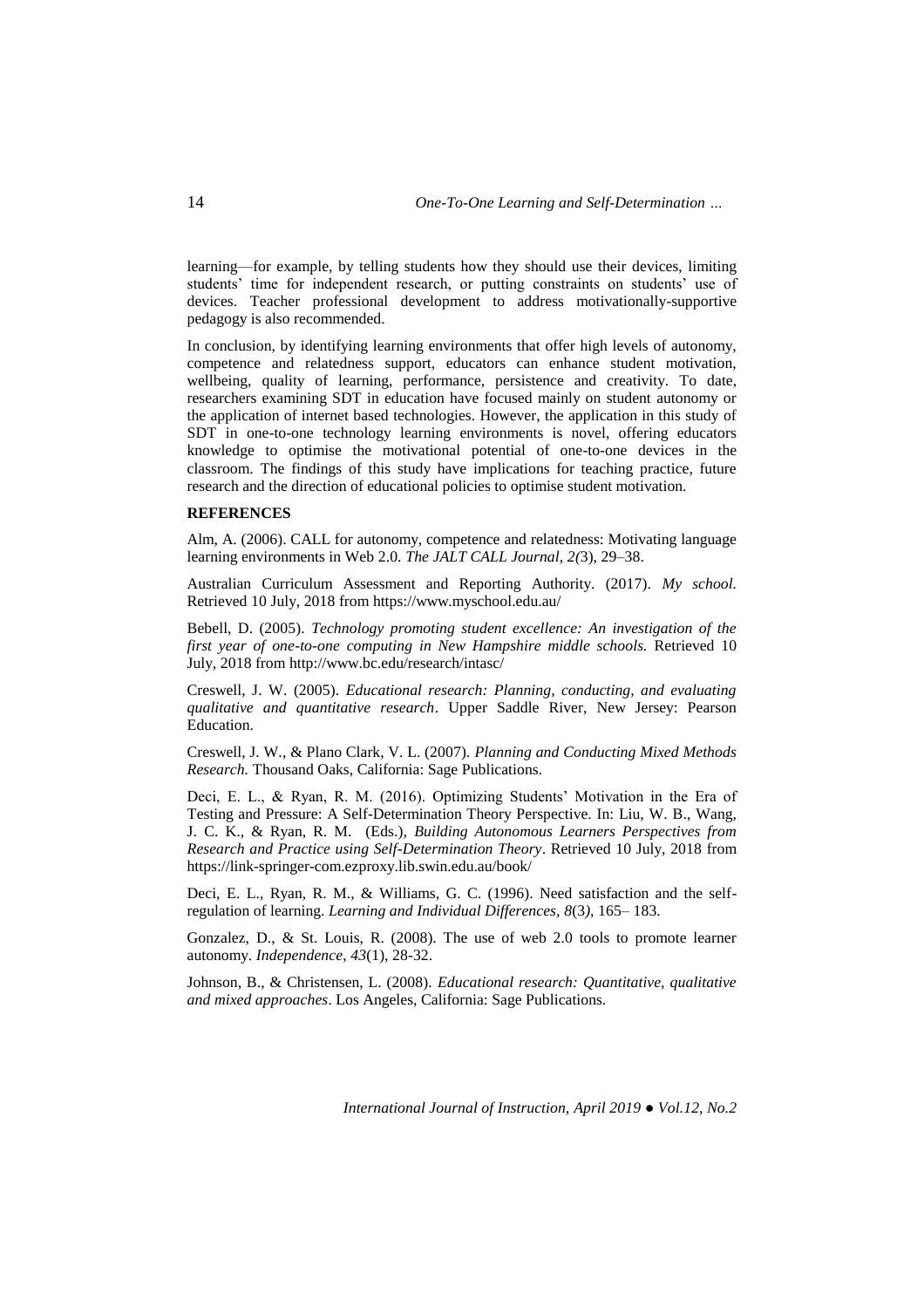Johnson, R., & Onwuegbuzie, A. J. (2004). Mixed methods research: A research paradigm whose time has come. *Educational Researcher*, 33(7), 14-26.

Keane, T., & Keane, W. (2017). Achievements and challenges: Implementing a one-toone Program in a secondary school. *Education and Information Technologies*, *22*(3), 1025-1041.

Lindsay, L. (2016). Transformation of teacher practice using mobile technology with one-to-one classes: M-learning pedagogical approaches. *British Journal of Educational Technology, 47*(5), 883-892.

Liu, W. C., Wang, J. C. K., & Ryan, R. M. (2016). Understanding Motivation in Education: Theoretical and Practical Considerations. In: W. B. Liu, J. C. K. Wang, & R. M. Ryan (Eds.) *Building Autonomous Learners Perspectives from Research and Practice using Self-Determination Theory*. Retrieved 10 July, 2018 from [https://link](https://link-springer-com.ezproxy.lib.swin.edu.au/book)[springer-com.ezproxy.lib.swin.edu.au/book/](https://link-springer-com.ezproxy.lib.swin.edu.au/book)

March, T. (2007). Revisiting WebQuests in a Web 2 world. How developments in technology and pedagogy combine to scaffold personal learning. *Interactive Educational Multimedia, 15,* 1–17.

Methodist Ladies College, (2017). Technology in learning. Retrieved from https://www.mlc.vic.edu.au/MLC-Difference/Technology-in-Learning

Ng, H. Z., & Hussain, R. M. R. (2009). Empowering learners as the owners of feedback while YouTube-ing. *Interactive Technology and Smart Education, 6*(4), 274–285.

Niemiec, C. P., & Ryan, R. M. (2009). Autonomy competence and relatedness in the classroom. Applying self-determination theory to educational practice. *Theory and Research in Education*, *7*(2*),* 133-144.

Penuel, W. R. (2006). Implementation and effects of one-to-one computing initiatives: A research synthesis. *Journal of Research on Technology in Education*, *38*(3*),* 329-348.

Reeve, J. (2016). Autonomy-supportive teaching: What it is, how to do it. In: W. B. Liu, J. C. K. Wang, & R. M. Ryan (Eds.) *Building Autonomous Learners Perspectives from Research and Practice using Self-Determination Theory*. Retrieved 10 July, 2018 from [https://link-springer-com.ezproxy.lib.swin.edu.au/book/](https://link-springer-com.ezproxy.lib.swin.edu.au/book/10.1007%2F978-981-287-630-0)

Reeve, J., & Halusic, M. (2009). How K– 12 teachers can put self- determination theory principles into practice. *Theory and Research in Education*, *7*(2), 145–154.

Reeve, J., Ryan, R. M., Deci, E. L., & Jang, H. (2007). Understanding and Promoting Autonomous Self- Regulation: A Self- Determination Theory Perspective. In: D. Schunk, & B. Zimmerman (Eds.) *Motivation and Self- Regulated Learning: Theory, Research, and Application.* Retrieved 10 July, 2018 from <https://ebookcentral.proquest.com/lib/swin/>